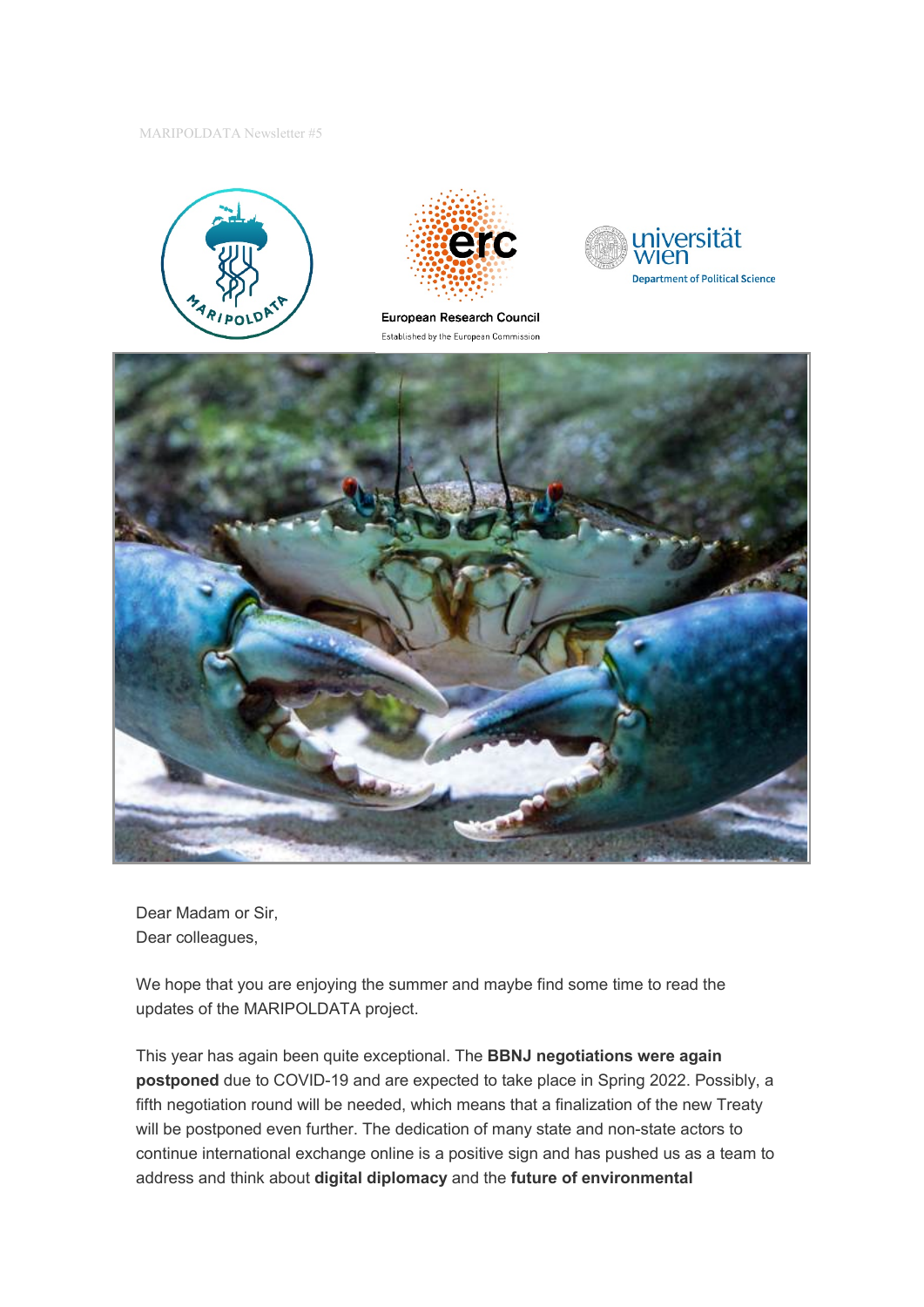**multilateralism** in general. Will global environmental agreement making as we know it persist into the future or will digital or hybrid formats replace the physical sites, where state actors meet to negotiate solutions to environmental degradation? We have published an article in *[Global Environmental Politics](https://direct.mit.edu/glep/article/21/3/169/98539/Marine-Biodiversity-Negotiations-During-COVID-19-A)* and a [special report](https://www.maripoldata.eu/wp-content/uploads/2021/03/MARIPOLDATA_Special_Report_COVID-19-and-the-BBNJ-negotiations_March_2021.pdf) based on an online survey that we conducted to address some of these issues in relation to the BBNJ negotiations.

We were especially proud to see our paper ["Who owns marine biodiversity? Contesting](https://www.tandfonline.com/doi/full/10.1080/09644016.2021.1911442)  [the world order through the `common heritage of humankind´ principle"](https://www.tandfonline.com/doi/full/10.1080/09644016.2021.1911442) published in the journal *Environmental Politics.* The paper analyses the struggle over the Common Heritage Principle in the BBNJ negotiations, which many experts view as a key challenge that governments will have to address during the next negotiation round(s).

Despite the pandemic, we have made progress with regard to the project´s Work Package 2, which maps the field of marine biodiversity research. We finalized the **bibliometric analyses** and reached out to key ocean scientists, to conduct 6-hours-long **Oral History interviews,** which have already significantly enhanced our understanding of the field. These interviews allow us to dive deeper into the development of marine biodiversity research and to explore how the field has been shaped by (geo-) political, legal, and technological factors. Short video summaries will be made available on our homepage once this work has been finalized.

Please also have a look at our new [MARIPOLDATA Literature Database](https://erc-maripoldata.shinyapps.io/bbnj_literature_database/)**.** It was designed to facilitate navigation through existing peer-reviewed literature on the BBNJ negotiations and future treaty. After the publication of our article ["The Voice of Science on Marine](https://www.frontiersin.org/articles/10.3389/fmars.2020.614282/full)  [Biodiversity Negotiations: A Systematic Literature Review"](https://www.frontiersin.org/articles/10.3389/fmars.2020.614282/full) (Tessnow-von Wysocki and Vadrot 2020) we tried to find a way to continuously up-date the state of the art and decided to combine this goal with the ambition to make our knowledge available to all.

Finally, we would like to share some news regarding our team. First of all, congratulations to our master student assistant **Silvia Ruiz, who won [a sowi:docs Fellowship](https://vds-sosci.univie.ac.at/people/sowidocs-fellows/sowidocs-fellows-2021/)** for her project "The politics of knowledge and digital multilateral diplomacy in marine biodiversity negotiations". She will continue to work with us and explore the role of Traditional Knowledge in physical and digital multilateral negotiation settings related to marine biodiversity. Then, we would like to **welcome Phoebe Fuhrmann**, who will support the project during the maternity leave of Emmanuelle Brogat. **Petro Tolochko**, who did fantastic bibliometric work, left after the ending of his contract, but remains a friend of the project. A second [Post-Doc position is currently vacant](https://www.maripoldata.eu/wp-content/uploads/2021/08/Job-Vacancy_PostDoc_MARIPOLDATA_Deadline_Application_31_10_2021.pdf)**,** and we encourage talented young scholars to apply.

If you are not already, do follow the monthly [MARIPOLDATA Ocean Seminar series](https://www.maripoldata.eu/newsevents/#oceanseminarlaunch) which welcomes brilliant international experts from academia, governments and civil society and offers a virtual space to get information about ocean governance issues.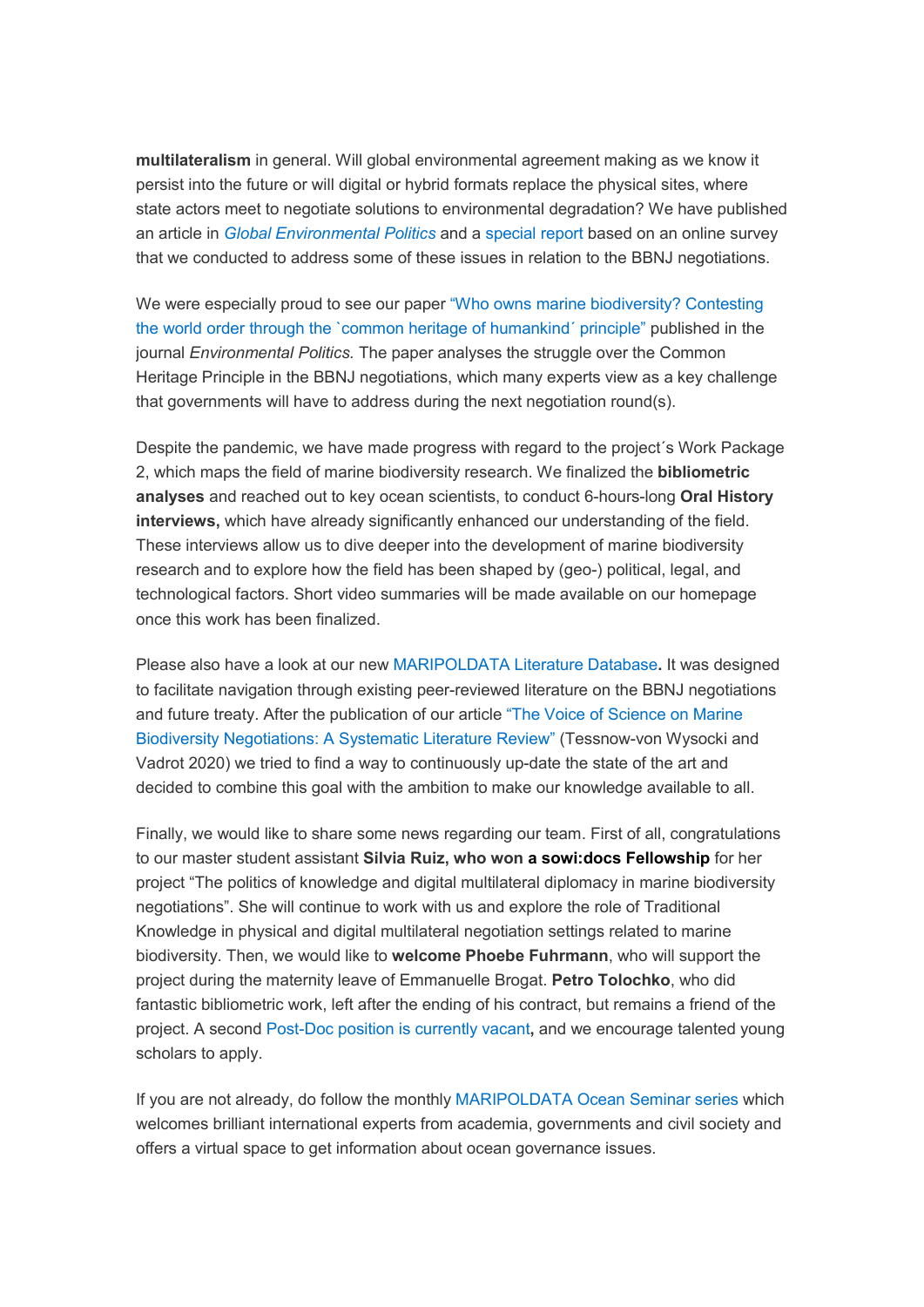Please find below current announcements, publications, events and other MARIPOLDATA activities.

We hope to see more of you face-to-face soon!

Warm regards,

## **Alice (Vadrot) and Team**



## **ANNOUNCEMENTS**

**Job Vacancy: Post-Doctoral Researcher in the MARIPOLDATA project** *Starting date: Beginning of January 2022. Application deadline: October 31, 2021* More about the vacancy [here](https://politikwissenschaft.univie.ac.at/details/news/open-position-post-doctoral-researcher-within-the-erc-project-maripoldata-1/?tx_news_pi1%5Bcontroller%5D=News&tx_news_pi1%5Baction%5D=detail&cHash=50e24fb7e2a5a2faaaa51fd058988e4d)

## **New MARIPOLDATA Database of Scientific Literature on the BBNJ negotiations!**

*It is free to use for researchers, policy-makers, non-governmental actors, and everyone else interested in the topic.* 

Access it [here](https://erc-maripoldata.shinyapps.io/bbnj_literature_database/)



**PUBLICATIONS**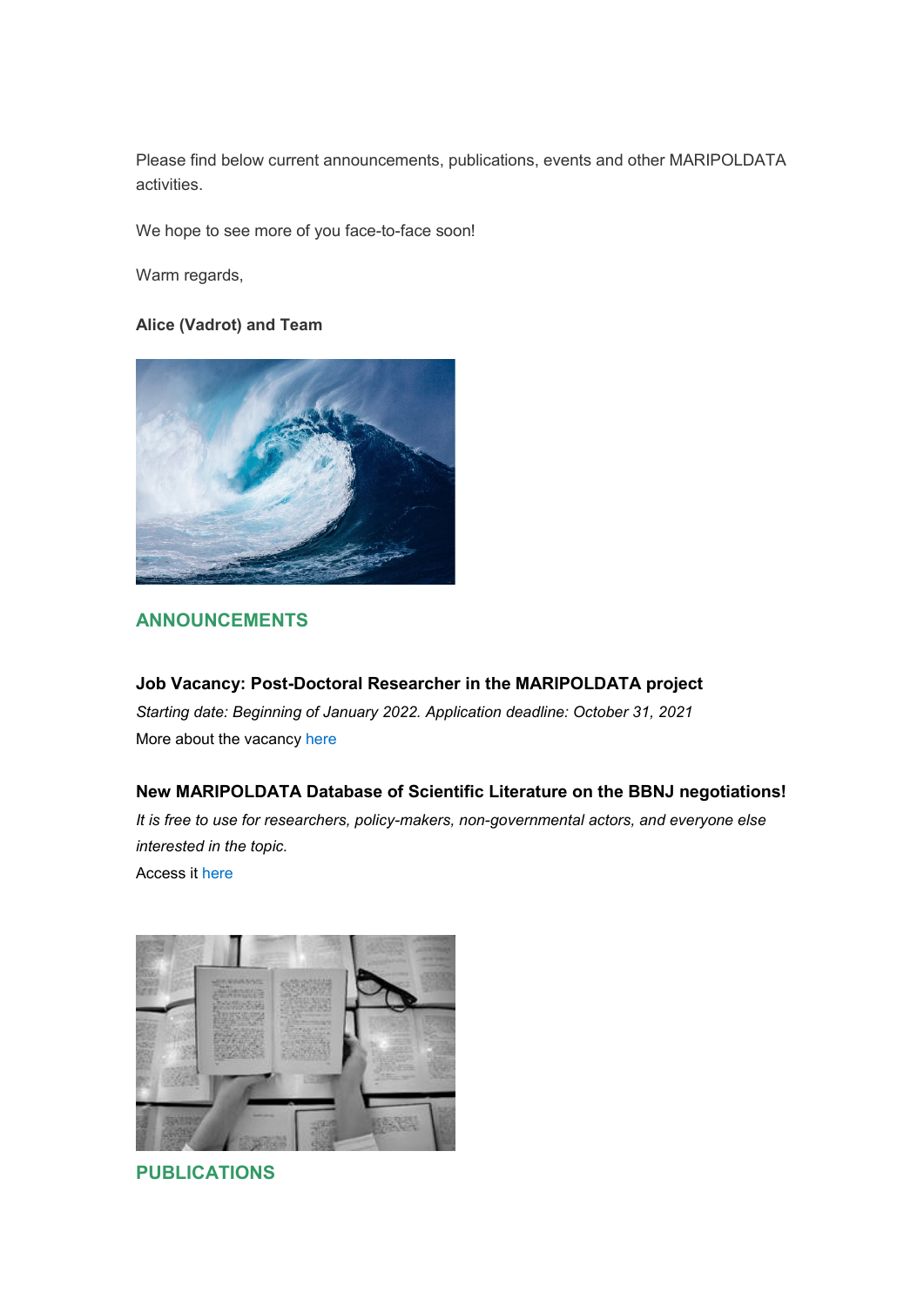Vadrot, Alice B.M. Langlet, Arne. Tessnow-von Wysocki, Ina. 2021*.* [Who owns marine](https://www.tandfonline.com/doi/full/10.1080/09644016.2021.1911442)  biodiversity? Contesting the world order through the `common heritage of humankind´ [principle](https://www.tandfonline.com/doi/full/10.1080/09644016.2021.1911442)*. Environmental Politics*

Vadrot, Alice B.M. Langlet, Arne. Tessnow-von Wysocki, Ina. Tolochko, Petro. Brogat, Emmanuelle. and Ruiz-Rodríguez, Silvia C. 2021. [Marine Biodiversity Negotiations](https://direct.mit.edu/glep/article/doi/10.1162/glep_a_00605/98539/Marine-Biodiversity-Negotiations-During-COVID-19-A)  [During COVID-19: A New Role for Digital Diplomacy?](https://direct.mit.edu/glep/article/doi/10.1162/glep_a_00605/98539/Marine-Biodiversity-Negotiations-During-COVID-19-A) *Global Environmental Politics*

Tolochko, Petro. Vadrot, Alice B.M. 2021. [The usual suspects? Distribution of](https://www.sciencedirect.com/science/article/pii/S0308597X20309659)  [collaboration capital in marine biodiversity research](https://www.sciencedirect.com/science/article/pii/S0308597X20309659). *Marine Policy 124(2)*



#### **PRESENTATIONS**

#### **UPCOMING**

**Panel: Studying Science-Policy interfaces in Multilateral Negotiation Settings** *Chairs: Alice Vadrot and Ina Tessnow-von Wysocki* [ECPR General Conference,](https://ecpr.eu/Events/Event/PanelDetails/10729) 2.09, 11:00-13:00 (CEST), Online

**Panel: United Nations Negotiations for the Future of Marine Biodiversity. A conversation among Academics and Practitioners on the BBNJ Negotiations** *Chairs: Alice Vadrot and Ina Tessnow-von Wysocki* [2021 Bratislava Earth System Governance Conference,](https://www.earthsystemgovernance.org/2021bratislava/) 7.09, 14:30-16:00 (CEST), Online

**Paper presentation: Negotiating Ocean Science? Avenues for and Struggle over the Uptake of Science in Marine Biodiversity Negotiations**

*Ina Tessnow-von Wysocki and Alice Vadrot*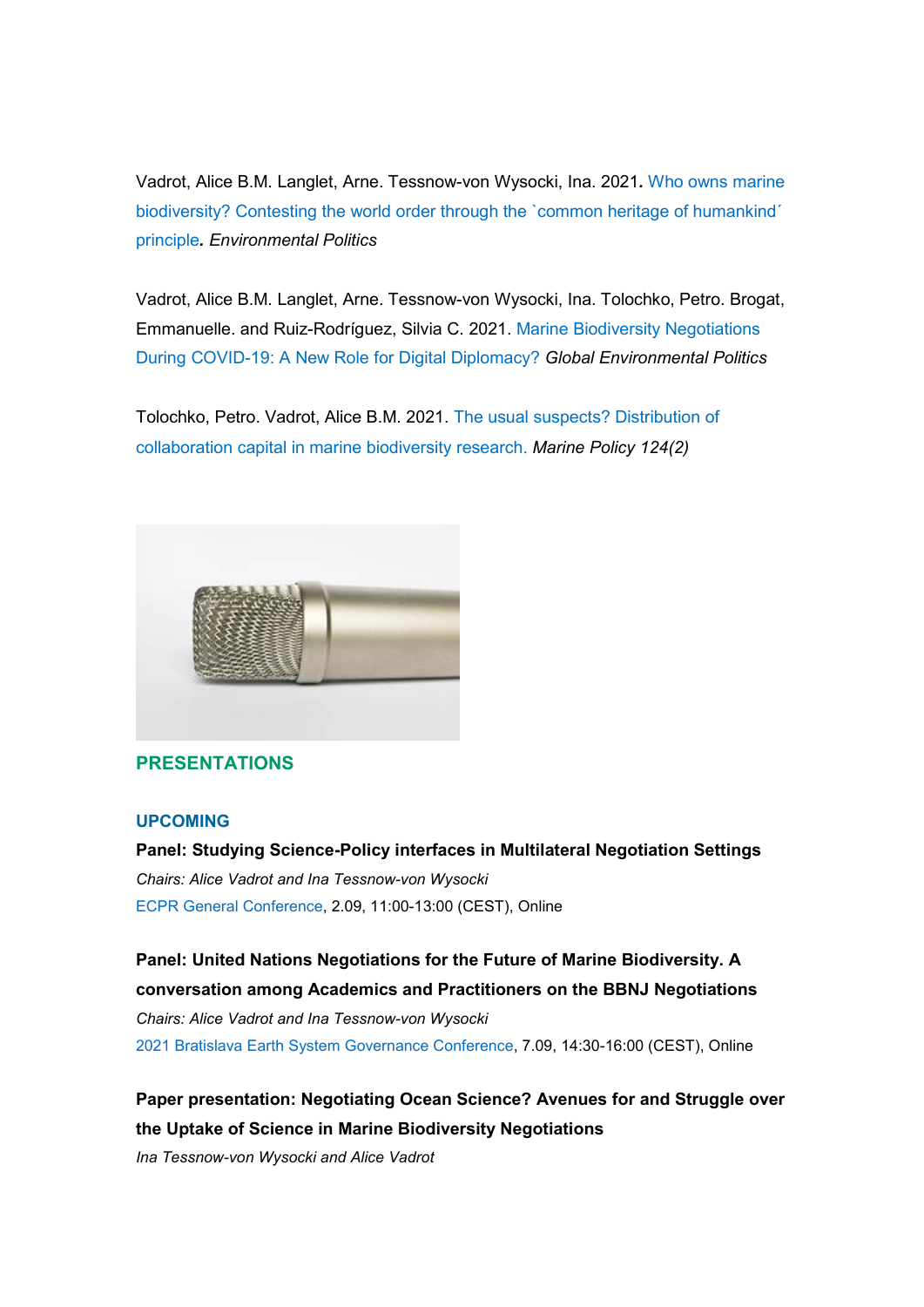[2021 Bratislava Earth System Governance Conference,](http://www.earthsystemgovernance.org/2021bratislava/wp-content/uploads/2021/07/Book-of-Abstract-First-Draft.pdf) 7-9.09 (specific day yet to be announced), Online

## **Paper presentation: Authority relations in the emerging marine biodiversity regime complex**

*Arne Langlet and Alice Vadrot*  [2021 Bratislava Conference Governance Conference,](http://www.earthsystemgovernance.org/2021bratislava/wp-content/uploads/2021/07/Book-of-Abstract-First-Draft.pdf) 7-9.09 (specific day yet to be announced), Online

# **Paper presentation: Scientific Representations of the Ocean for Protecting High Seas Marine Biodiversity**

*Alice Vadrot and Ina Tessnow-von Wysocki* EISA – [14th Pan-European Conference on International Relations,](https://eisa-net.org/pec-2021/) 13-17.09, (specific day yet to be announced), Online

## **PAST**

# **Negotiating Scientific Institutions to Monitor the Ocean – the case of the Clearing-House Mechanism and the Scientific and Technical Body under the BBNJ Agreement**

*Arne Langlet and Alice Vadrot*  [11th MARE People and the Sea Conference,](https://event.mare2021.exordo.com/presentation/364/negotiating-scientific-institutions-to-monitor-the-ocean-the-case-of-the-clearing-house-mechanism-and-the-scientific-and-technical-body-under-the-bbnj-agreement) 30.06, Online

#### **Pathways for Science into Marine Biodiversity Negotiations**

*Ina Tessnow-von Wysocki and Alice Vadrot*  [11th MARE People and the Sea Conference,](https://event.mare2021.exordo.com/presentation/95/pathways-for-science-into-marine-biodiversity-negotiations) 29.06, Online

## **Governance of marine genetic resources in waters beyond national jurisdiction**

*Dunshirn Paul* [IASC 2021 Knowledge Commons Virtual Conference](https://politikwissenschaft.univie.ac.at/details/news/commons-governance-of-marine-genetic-resources-in-waters-beyond-national-jurisdiction/?tx_news_pi1%5Bcontroller%5D=News&tx_news_pi1%5Baction%5D=detail&cHash=bbcd2414b35a422c69e65e6940b8ef89)*,* 11.06, Online

#### **FSS diskutiert....Meeresschutz zwischen Wissenschaft und Politik**

*Alice Vadrot*  [Forum St. Stephan](https://forum-st-stephan.at/kommendeveranstaltungen/alicevadrot), 09.06, Online

#### **The role of the social sciences in and for conservation**

*Alice Vadrot* 

[BMBF Research Initiative for the Preservation of Biodiversity \(FEdA\) Workshop](https://www.feda.bio/en/)*,* 02,06, Online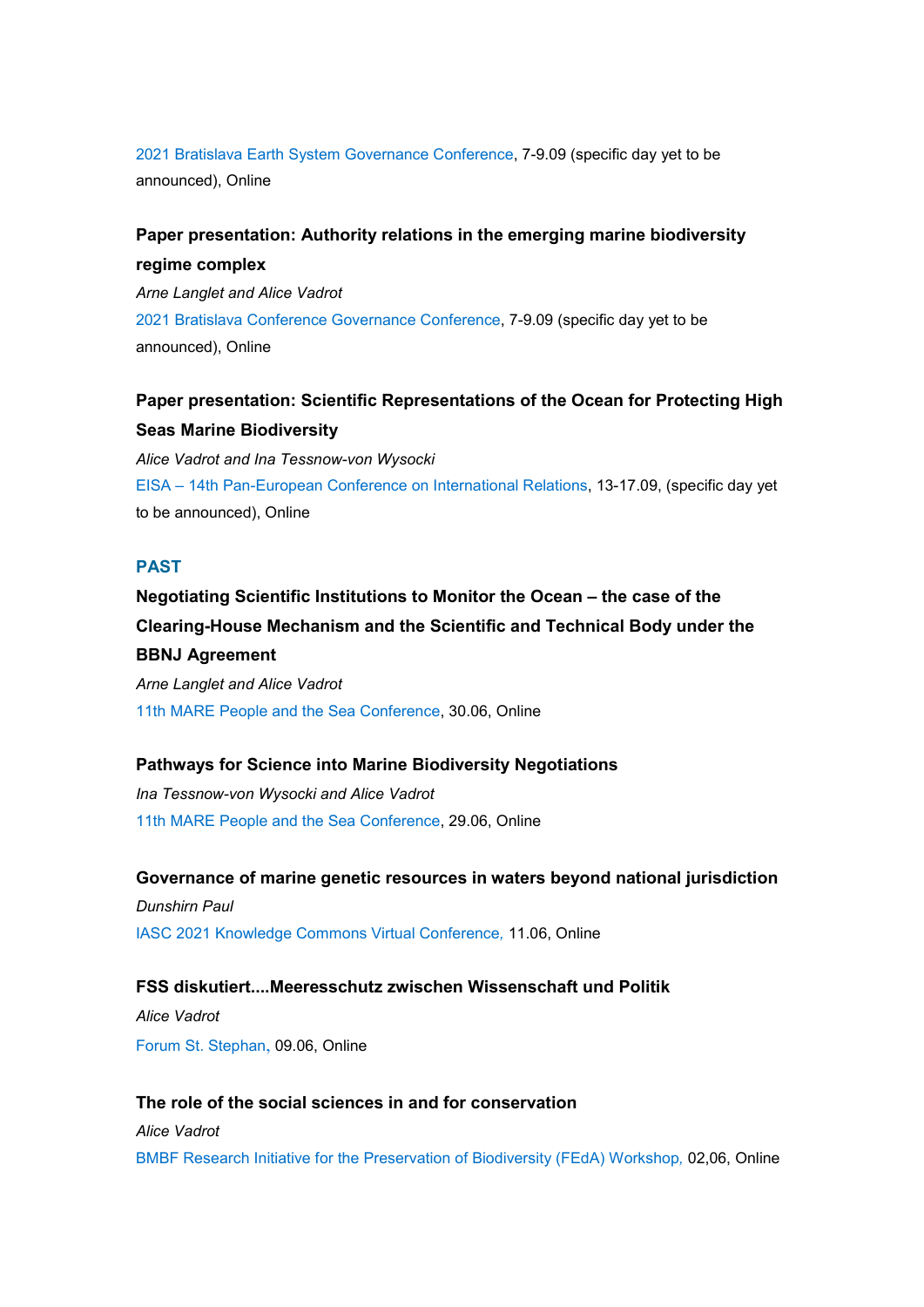## **Der Schutz der Weltmeere: Wissenschafttliche Fakten und politische Agenden**

*Alice Vadrot* [Haus des Meeres, Science Day 2021](https://www.maripoldata.eu/wp-content/uploads/2021/01/HdM_Einladung_ScienceDay2021.pdf)*,* 21.01, Online

# **Multilateralismus, Wissenschaft und der Schutz der Ozeane: Eine politikwissenschaftliche Untersuchung**

*Alice Vadrot*

[Vortrag im Rahmen der Klassensitzung der Mathematisch-Naturwissenschaftlichen Klasse der](https://www.oeaw.ac.at/fileadmin/NEWS/2021/PDF/FuG_19_Multilateralismus.pdf)  [Österreichischen Akademie der Wissenschaften,](https://www.oeaw.ac.at/fileadmin/NEWS/2021/PDF/FuG_19_Multilateralismus.pdf) 16.10, Vienna



**EVENTS** 

## **UPCOMING**

**The MARIPOLDATA Seminar Ocean Series programme for September-December 2021 will soon be communicated [here](https://www.maripoldata.eu/newsevents/#oceanseminar)**

## **PAST**

**Developing Countries in BBNJ - Interests and Perspectives of CARICOM** *With Kahlil Hassanali, World Maritime University* [MARIPOLDATA Ocean Seminar,](https://www.maripoldata.eu/newsevents/#caricomseminar) 23.06.21 | Summary of the exchanges [here](https://www.maripoldata.eu/wp-content/uploads/2021/08/Summary_MARIPOLDATA-Ocean-Seminar_Caricom_slides1.pdf)

## **Capacity building and the BBNJ Agreement**

*With Harriet Harden-Davies, Australian Centre for Ocean Resources and Security*  [MARIPOLDATA Ocean Seminar,](https://www.maripoldata.eu/newsevents/#capacitybuildingseminar) 19.05.21 | Summary of the exchanges [here](https://www.maripoldata.eu/wp-content/uploads/2021/08/Summary_MARIPOLDATA-Ocean-Seminar_Capacity-Building.pdf)

**Institutional Arrangements for the BBNJ Agreement – where are we now?** *With Nichola A. Clark, Pew Charitable Trusts* [MARIPOLDATA Ocean Seminar,](https://www.maripoldata.eu/newsevents/#arrangementsseminar) 21.04.21 | Summary of the exchanges [here](https://www.maripoldata.eu/wp-content/uploads/2021/07/Summary_MARIPOLDATA-Ocean-Seminar_Institutional-Arrangements.pdf)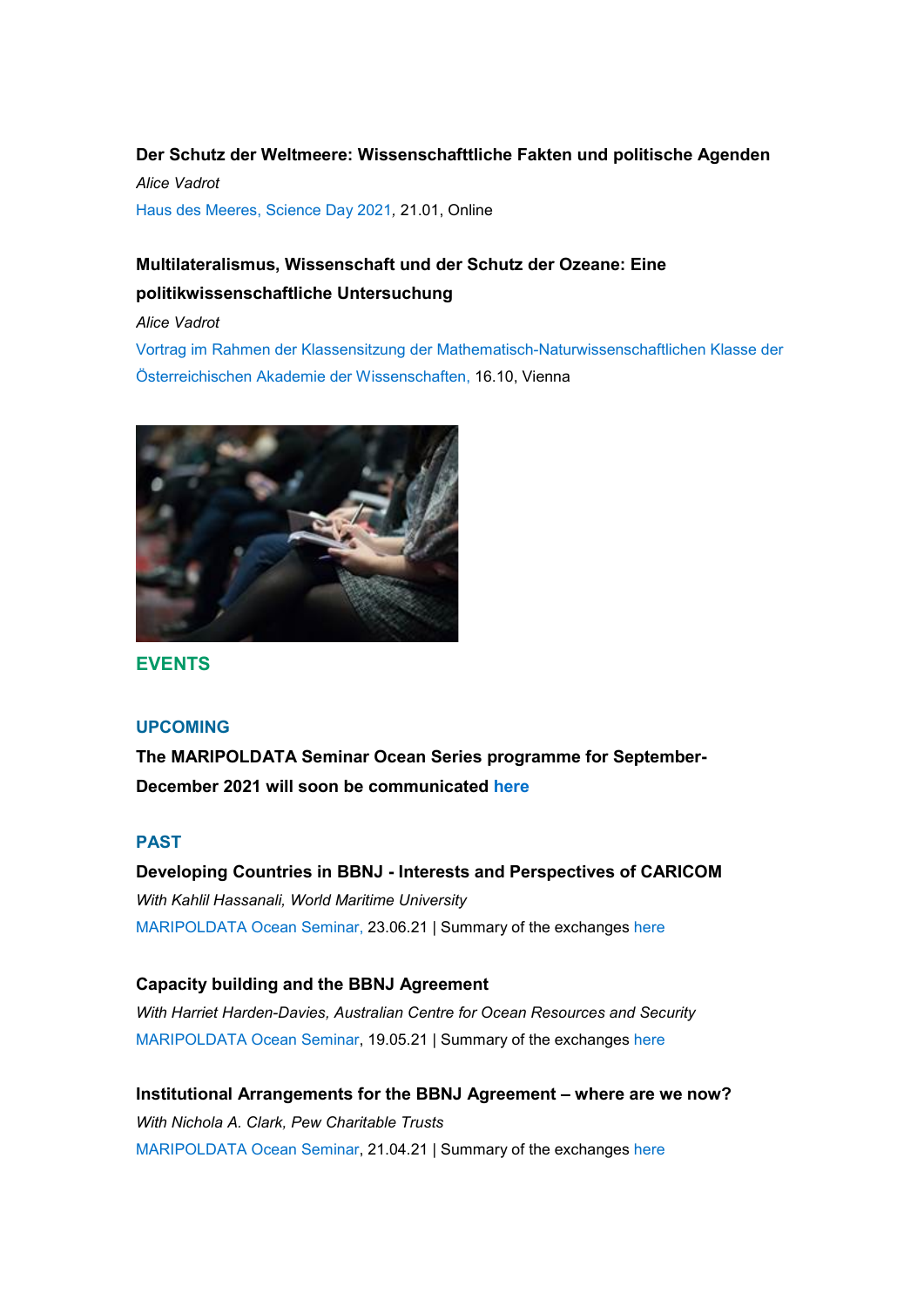### **The Territories of Ocean Governance**

*With Kimberley Peters, Helmholtz Institute for Functional Marine Biodiversity* [MARIPOLDATA Ocean Seminar,](https://www.maripoldata.eu/newsevents/#territoriesseminar) 24.03. 21 | Summary of the exchanges [here](https://www.maripoldata.eu/wp-content/uploads/2021/05/Summary_MARIPOLDATA-Ocean-Seminar_territory.pdf)

## **Epistemic Infrastructures of Knowing the Sea. The case of Maritime Domain Awareness**

*With Christian Bueger, University of Copenhagen* [MARIPOLDATA Ocean Seminar,](https://www.maripoldata.eu/newsevents/#epistemicseminar) 24.02.21 | Summary of the exchanges [here](https://www.maripoldata.eu/wp-content/uploads/2021/04/Summary_MARIPOLDATA-Ocean-Seminar_MDA.pdf)

### **Marine Genetic Resources**

*With Konrad Marciniak, Ministry of Foreign Affairs of the Republic of Poland* [MARIPOLDATA Ocean Seminar,](https://www.maripoldata.eu/newsevents/#geneticresourcesseminar) 27.01.21 | Summary of the exchanges [here](https://www.maripoldata.eu/wp-content/uploads/2021/03/MARIPOLDATA-Ocean-Seminar_MGRs_Summary_Slides.pdf)



## **MARIPOLDATA BLOG ARTICLES**

[New MARIPOLDATA database of Scientific Literature on the ongoing marine](https://www.maripoldata.eu/what-do-we-know-about-bbnj-new-maripoldata-database-of-scientific-literature-on-the-ongoing-marine-biodiversity-negotiations/)  [biodiversity negotiations](https://www.maripoldata.eu/what-do-we-know-about-bbnj-new-maripoldata-database-of-scientific-literature-on-the-ongoing-marine-biodiversity-negotiations/)

*by Ina Tessnow-von Wysocki*

[Turning towards the Ocean: Launching a Decade of Ocean Science](https://www.maripoldata.eu/turning-towards-the-ocean-launching-a-decade-of-ocean-science/) *by Ina Tessnow-von Wysocki*

[Governing knowledge in relation to Marine Genetic Resources and COVID-19](https://www.maripoldata.eu/governing-knowledge-in-relation-to-marine-genetic-resources-and-covid-19-vaccines/)  [vaccines](https://www.maripoldata.eu/governing-knowledge-in-relation-to-marine-genetic-resources-and-covid-19-vaccines/) *by Paul Dunshirn and Arne Langlet*

[Does COVID-19 pave the way for digital diplomacy? Some insights from studying](https://www.maripoldata.eu/does-covid-19-pave-the-way-for-digital-diplomacy-some-insights-from-studying-marine-biodiversity-negotiations/)  [marine biodiversity negotiations](https://www.maripoldata.eu/does-covid-19-pave-the-way-for-digital-diplomacy-some-insights-from-studying-marine-biodiversity-negotiations/) *by Alice Vadrot*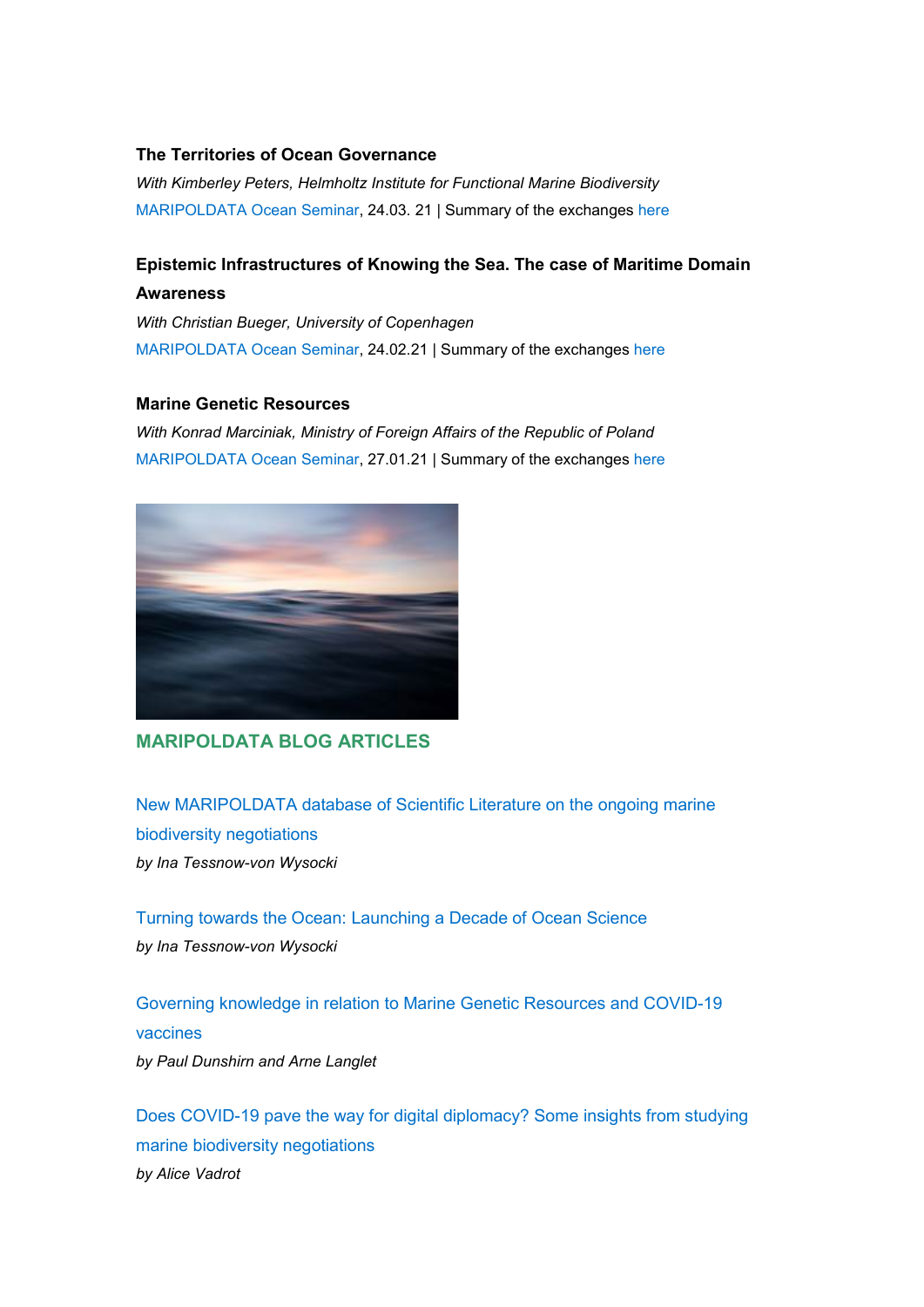Speech is silver – [Science is gold: The Voice of Science within UN negotiations for](https://www.maripoldata.eu/speech-is-silver-science-is-gold-the-voice-of-science-within-un-negotiations-for-the-ocean/)  [the Ocean](https://www.maripoldata.eu/speech-is-silver-science-is-gold-the-voice-of-science-within-un-negotiations-for-the-ocean/)

*by Ina Tessnow-von Wysocki*



**IN THE MEDIA**

["Es gibt Konflikte, wer den Ozean wissenschaftlich abbilden kann" -](https://www.diepresse.com/6020699/es-gibt-konflikte-wer-den-ozean-wissenschaftlich-abbilden-kann?from=rss) Die Presse *With Alice Vadrot* (13.08.2021, in German)

[Worüber wir jetzt reden müssen -](https://datum.at/worueber-wir-jetzt-reden-muessen/) DATUM *With Alice Vadrot* (DATUM Ausgabe März 2021, in German)

Maritime Artenvielfalt - [Ö1 Das Monatsmagazin](https://oe1.orf.at/programm/20210107/622502/Das-Monatsmagazin)

*With Alice Vadrot* (07.01.2021, in German)

Visit [MARIPOLDATA](https://www.maripoldata.eu/) Website

*This project has received funding from the European Research Council (ERC) under the European Union´s Horizon 2020 research and innovation programme (grant agreement No 804599 – MARIPOLDATA – ERC-2018-STG )*

#### **Contact**

**Department of Political Sciences** University of Vienna Kolingasse 14-16, 5<sup>th</sup> floor 1090 Vienna, Austria [maripoldata.erc@univie.ac.at](mailto:maripoldata.erc@univie.ac.at) +43-1-4277-49480